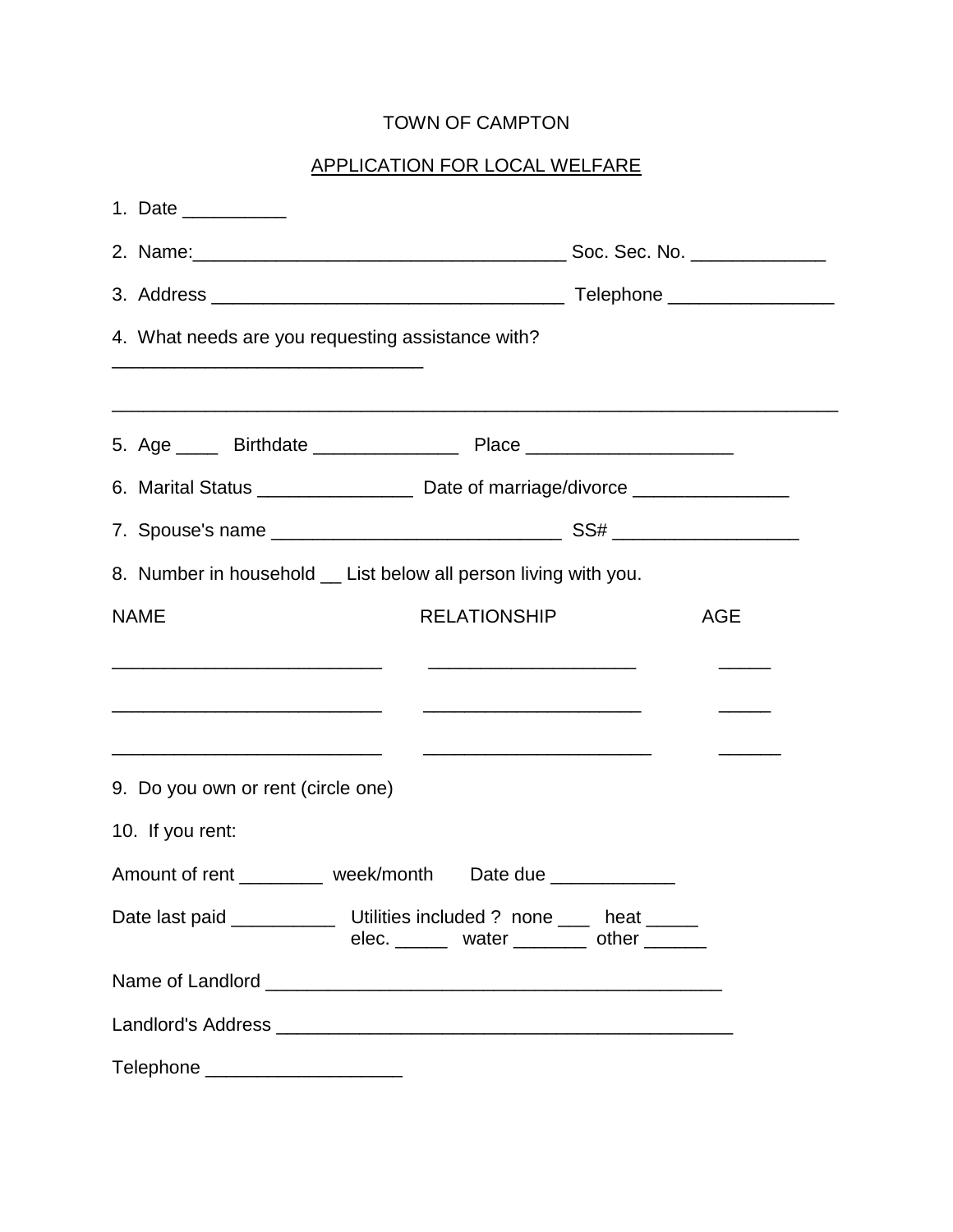| 11. If you own:                                                                                                            |
|----------------------------------------------------------------------------------------------------------------------------|
| Amount of Mortgage _______ month Date Due ________                                                                         |
| Date last paid _____                                                                                                       |
| List all payments included in mortgage (e.g.: insurance, taxes)                                                            |
| 12. List all addresses for past two years (street, town, state)                                                            |
| 13. Education                                                                                                              |
| Last school grade completed: applicant ___ spouse/co-app ______<br>GED obtained: Applicant _______ spouse/co-app _________ |
| Post high school courses/degrees or special training/job skills:                                                           |
|                                                                                                                            |
|                                                                                                                            |
| 14. Work record of applicant                                                                                               |
|                                                                                                                            |
|                                                                                                                            |
|                                                                                                                            |
|                                                                                                                            |
|                                                                                                                            |
| Are you able to work now? _________ If not able, why? __________________                                                   |
| <u> 1989 - Andrea Station Andrea Station (1989), actor a component de la componentation de la componentation de l</u>      |
|                                                                                                                            |

Work history (applicant): for the last 5 years, list all employers, dates of employment,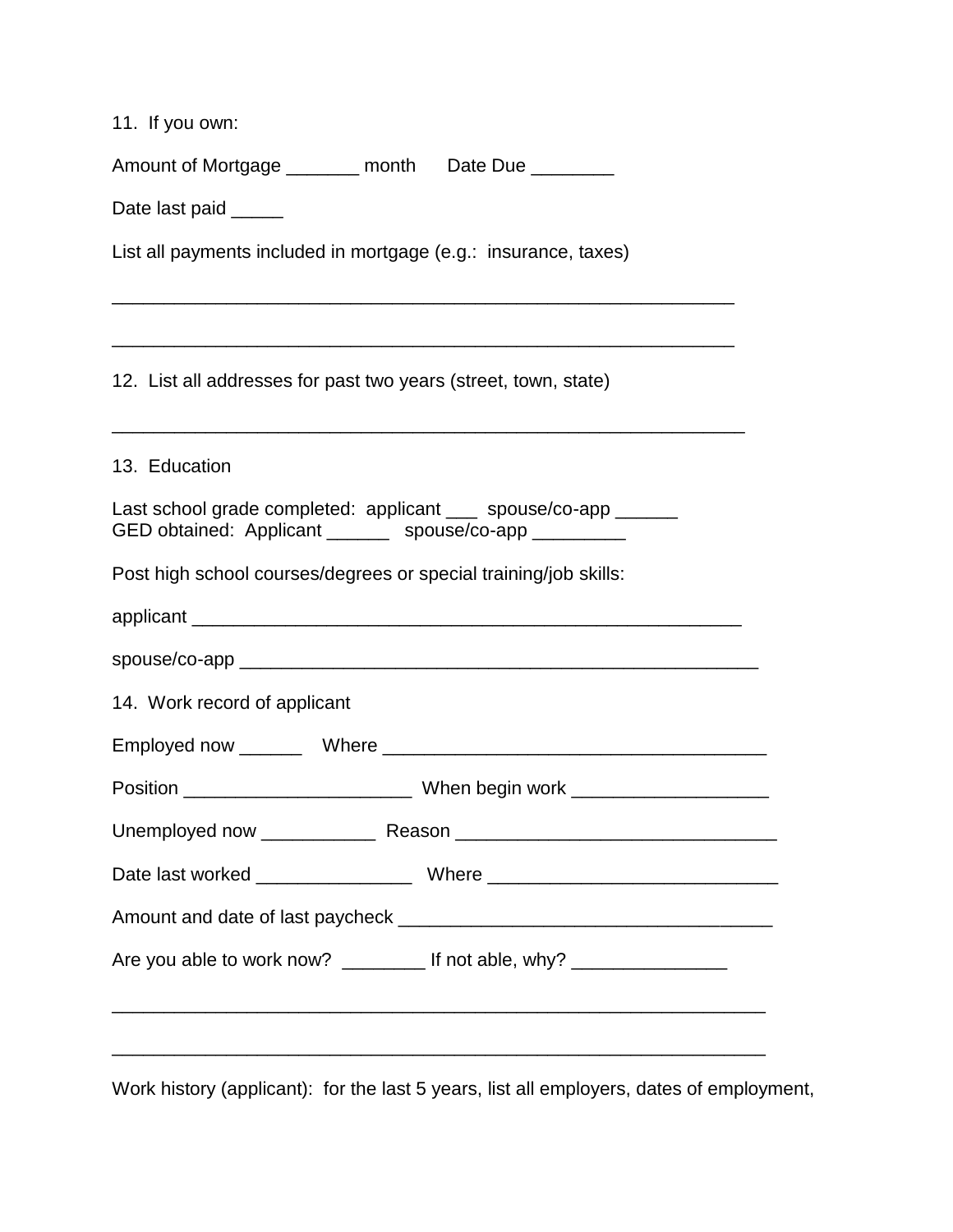and reason for leaving.

| 15. Work of spouse/co-app/other household adults                                             |     |    |               |        |                                                                      |  |
|----------------------------------------------------------------------------------------------|-----|----|---------------|--------|----------------------------------------------------------------------|--|
|                                                                                              |     |    |               |        |                                                                      |  |
|                                                                                              |     |    |               |        |                                                                      |  |
| Unemployed now ______                                                                        |     |    |               |        |                                                                      |  |
|                                                                                              |     |    |               |        |                                                                      |  |
| Amount and date of last paycheck ____________________                                        |     |    |               |        |                                                                      |  |
| Are you able to work now? _____ If not, why? ___________________________________             |     |    |               |        |                                                                      |  |
|                                                                                              |     |    |               |        |                                                                      |  |
| 16. Do you or any member of your household have income from any of the following<br>sources? | yes | no |               | amount |                                                                      |  |
| AFDC, APTD, OAA<br><b>Workers Compensation</b><br>SSI                                        |     |    |               |        | <u> 1980 - Johann Barnett, fransk politiker</u><br>_________________ |  |
| <b>Social Security</b><br>Pension                                                            |     |    | $\frac{1}{1}$ |        |                                                                      |  |
| <b>Annuity or Trust Fund</b><br>Income from relatives or boarders                            |     |    |               |        |                                                                      |  |
| <b>Unemployment Compensation</b><br><b>Child Support</b>                                     |     |    |               |        |                                                                      |  |
| <b>Food Stamps</b><br>Other (source and amount)                                              |     |    |               |        |                                                                      |  |
| 17. Have you ever received any kind of public assistance?<br>Source _______________________  |     |    |               |        |                                                                      |  |
| When ____________________________                                                            |     |    |               |        |                                                                      |  |

\_\_\_\_\_\_\_\_\_\_\_\_\_\_\_\_\_\_\_\_\_\_\_\_\_\_\_\_\_\_\_\_\_\_\_\_\_\_\_\_\_\_\_\_\_\_\_\_\_\_\_\_\_\_\_\_\_\_\_\_\_\_

18. Does your household have any of the following resources?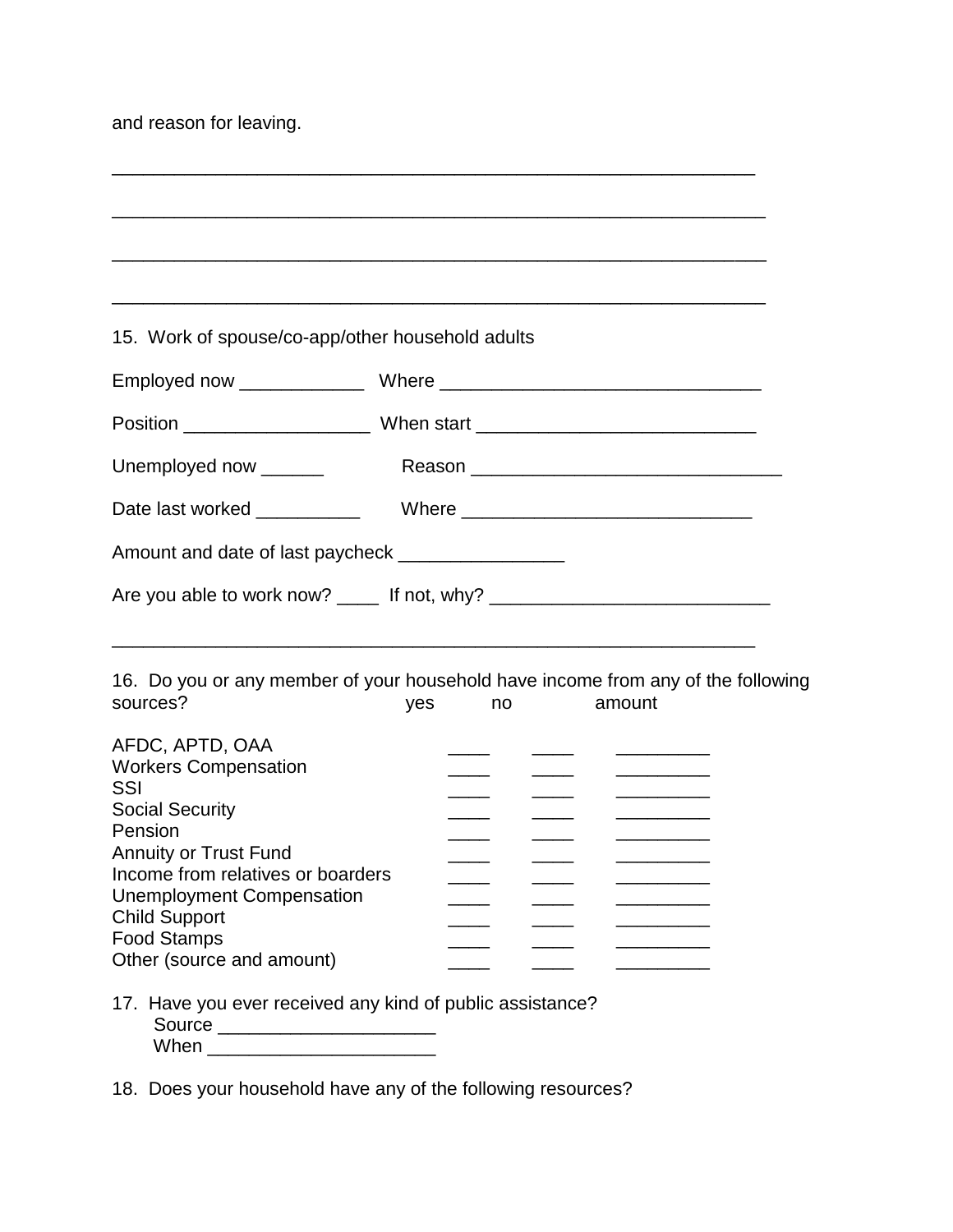| Savings account (bank/amount) ____            |
|-----------------------------------------------|
| Checking account (bank/amount)                |
| Cash on hand (amount) ______                  |
| Stocks/bonds/securities                       |
| Real Estate (other than listed in question 11 |
| Motor vehicle(s) (year, make and payments of  |
| each                                          |
| Other                                         |

19. Do you expect to receive a tax refund or any type of settlement?

20. In accordance with RSA 165:19, please provide the following:

 $\overline{\phantom{a}}$  , where the contract of the contract of the contract of the contract of the contract of the contract of the contract of the contract of the contract of the contract of the contract of the contract of the contr

| Applicant's father ________________    | Address_____________        |
|----------------------------------------|-----------------------------|
| Employer ____________________          | Does he own real estate____ |
| Applicant's mother _______________     | Address _____________       |
|                                        | Does she own real estate    |
| Spouse/co-app father__________________ | Address ______________      |
|                                        |                             |
| Spouse/co-app mother _____________     | Address                     |

Employer\_\_\_\_\_\_\_\_\_\_\_\_\_\_\_\_\_\_\_\_\_\_\_\_\_\_\_\_ Does she own real estate \_\_\_\_\_\_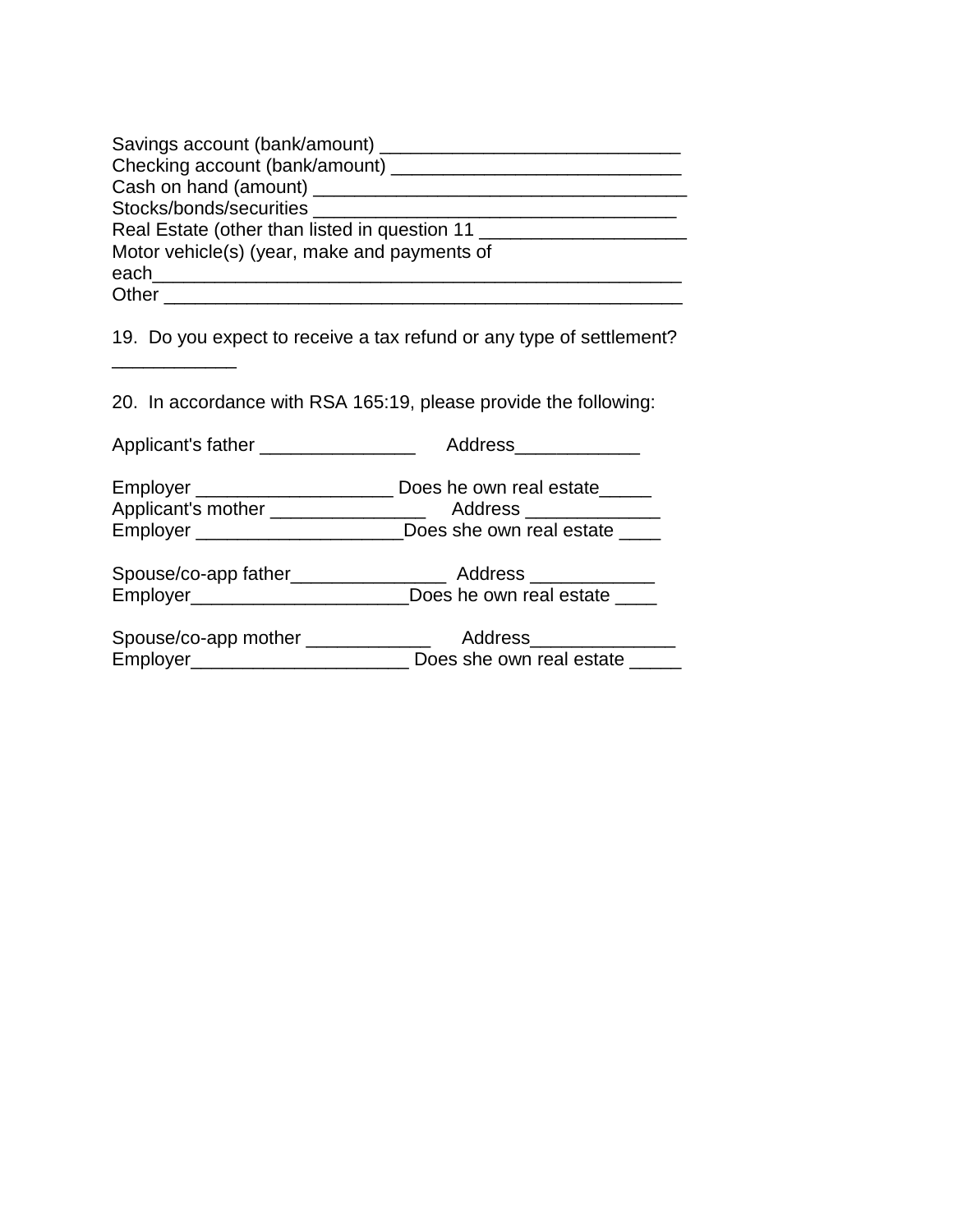## **CERTIFICATION**

I, hereby, certify that the information I have provided on this application is true and complete to the best of my knowledge and belief and provides an accurate summary of my situation, assets, and needs. All information I have provided in response to questions asked by the Welfare Official is also true and complete to the best of my knowledge and belief.

I understand I may have to provide documents and/or other forms of verification to prove the information asked on the application.

\_\_\_\_\_\_\_\_\_\_\_\_\_\_\_\_\_\_\_\_\_\_\_\_\_ \_\_\_\_\_\_\_\_\_\_\_\_\_\_\_\_\_\_\_\_\_\_\_\_

\_\_\_\_\_\_\_\_\_\_\_\_\_\_\_\_\_\_\_\_\_\_\_\_\_\_\_\_\_ \_\_\_\_\_\_\_\_\_\_\_

I understand that if I knowingly give false information or withhold information related to my receipt of assistance, now or in the future, I may be prosecuted for a crime.

Signature of Applicant Spouse/co-applicant

Signature of person completing form date ( if not applicant)

### REIMBURSEMENT AGREEMENT

I acknowledge that I may be required to repay any assistance provided if I am returned to an income status which enables me to reimburse the town/city without financial hardship.

\_\_\_\_\_\_\_\_\_\_\_\_\_\_\_\_\_\_\_\_\_\_\_ \_\_\_\_\_\_\_\_\_\_\_\_\_\_\_\_\_\_\_\_\_\_\_\_\_

\_\_\_\_\_\_\_\_\_\_\_\_\_\_\_\_\_\_\_\_\_\_\_\_\_\_\_\_ \_\_\_\_\_\_\_\_\_\_\_\_\_\_\_\_\_\_\_\_

Signature of Applicant Signature of Applicant

I agree that if I have a lawsuit, worker's compensation claim, or aid from any other social services agency now pending disposition, I will list the name, address, and phone number of my attorney, insurance company, or any other agency which may be handling this claim on my behalf. I further agree to notify the Welfare Official immediately upon the receipt of any money from such claim or upon the settlement of such claim.

| Name    |  |  |
|---------|--|--|
| Address |  |  |
|         |  |  |

Phone \_\_\_\_\_\_\_\_\_\_\_\_\_\_\_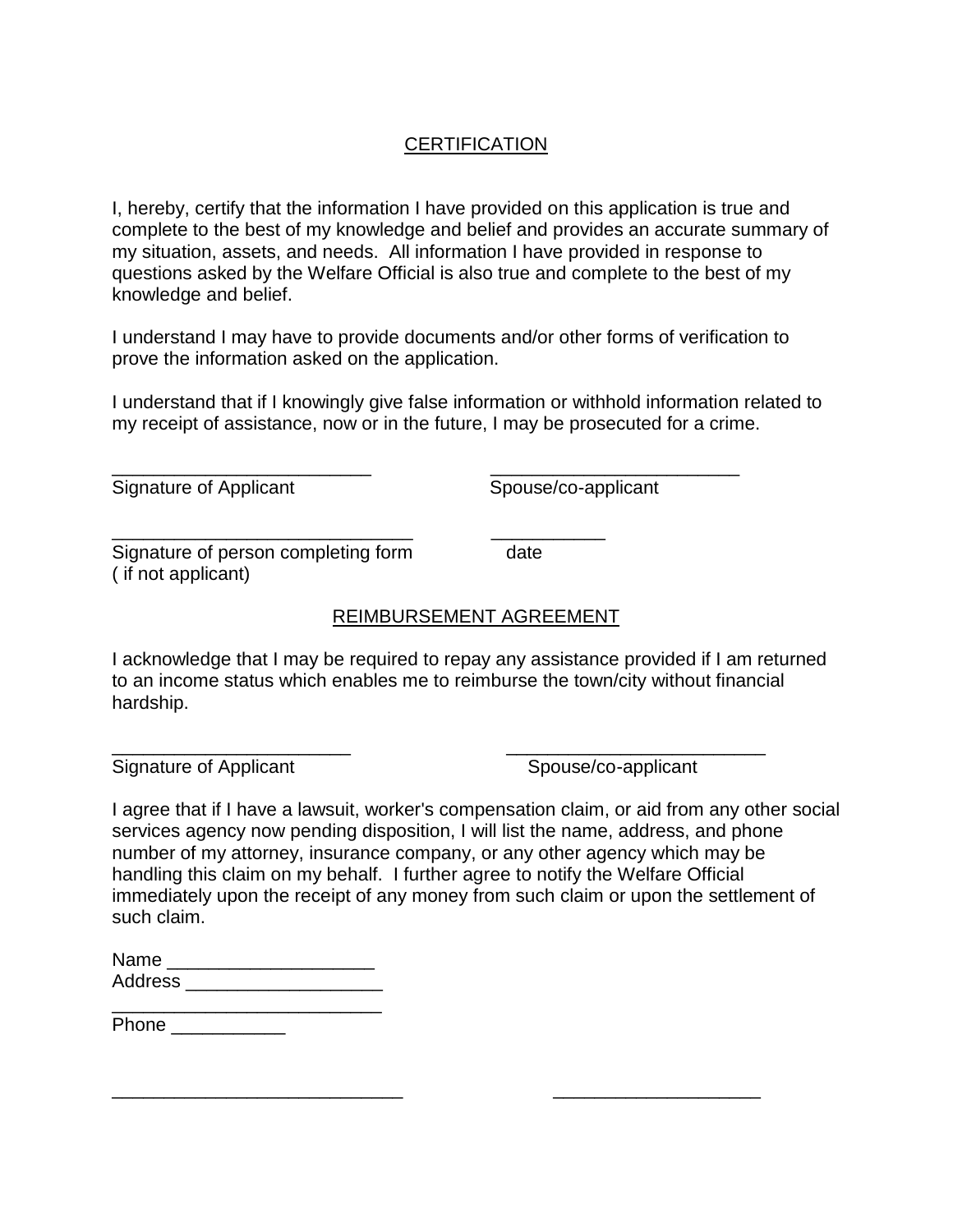Signature of Applicant Signature of Applicant

Note: The law requires the Town to place a lien for welfare aid received on any real estate owned by an assisted person in all cases except for just cause (RSA 165:28)

\_\_\_\_\_\_\_\_ \_\_\_\_\_\_\_\_\_\_

### INFORMATION RELEASE

I understand that as part of the administration of this program, the Town/City may verify information I have provided on t he application and any other information that would affect my eligibility. My signature below authorizes the Town/City to obtain verification from any person or organization, having information concerning my circumstances, including any relative, physician, lawyer, banker, employer, or insurance company, and authorizes release of such information to the Town/City A photocopy of this signed release may be used in place of an original.

\_\_\_\_\_\_\_\_\_\_\_\_\_\_\_\_\_\_\_\_\_\_\_\_ \_\_\_\_\_\_\_\_\_\_\_\_\_\_\_\_\_\_\_\_\_\_\_\_

Signature of Applicant Spouse/co-applicant

\_\_\_\_\_\_\_\_\_\_\_\_ Date